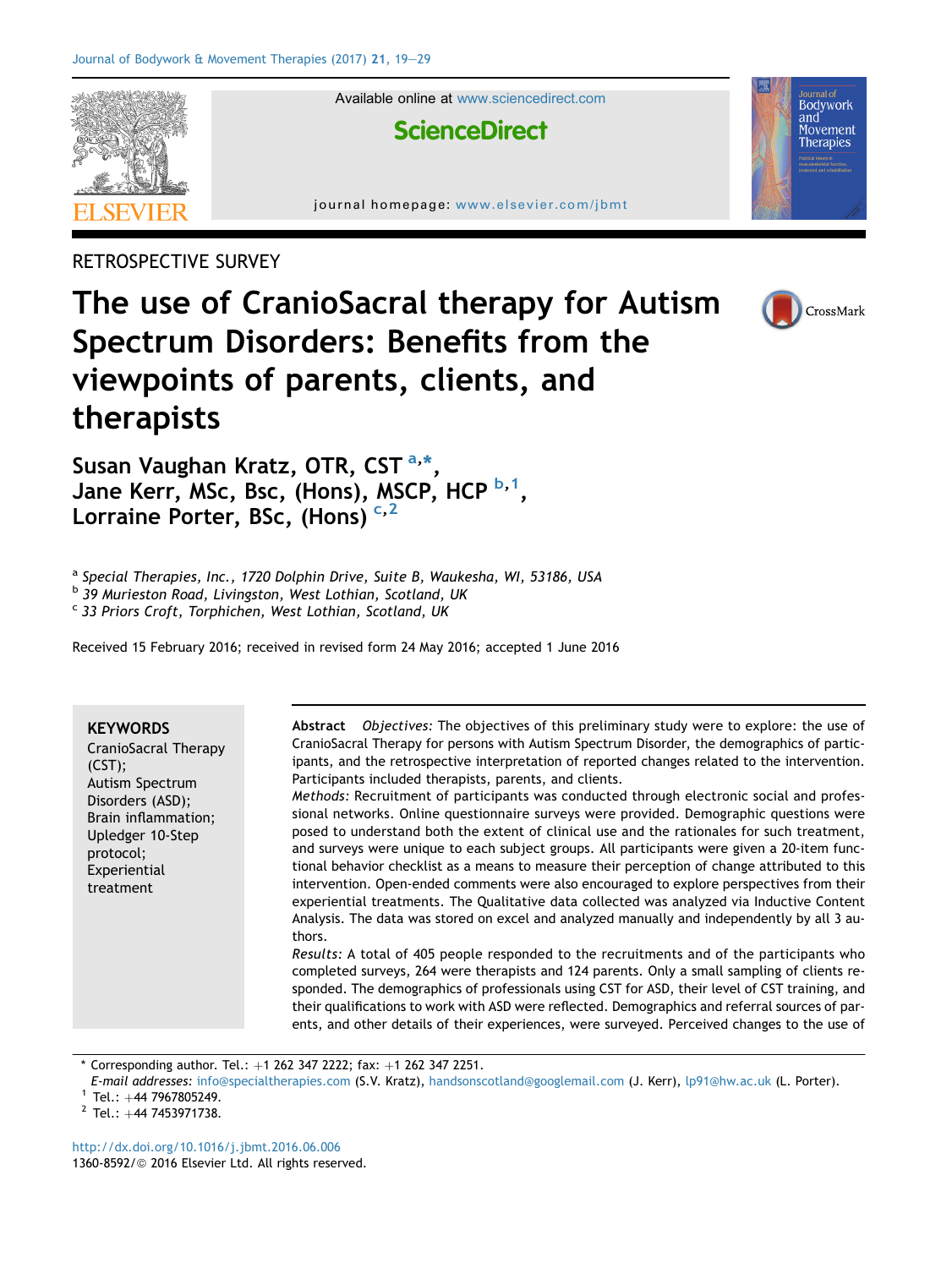CST were explored through analysis of responses to both the Likert scale as well as the open comments.

Conclusions: This preliminary study introduces the concept of CranioSacral Therapy as a treatment option for symptoms associated with ASD. Its clinical use has been available for three decades but few empirical studies exist. The results of the survey suggest that CST is already being professionally recommended as a treatment. This study found that there were positive responses observed by all 3 targeted groups leading to the authors concluding that there is worthy cause to further investigate how CST benefits Autism Spectrum Disorders (ASD).  $@$  2016 Elsevier Ltd. All rights reserved.

#### Introduction

There is a wide array of treatments with differing professional viewpoints available for Autism Spectrum Disorders (ASD) [\(Murphy and Pichichero, 2002; Prizant et al., 2003;](#page-9-0) [NIH, 2015; CDC.gov, 2016\)](#page-9-0). Craniosacral Therapy (CST) is one treatment option for the symptoms of ASD first introduced by Upledger in the 1970s following extensive research of the meningeal fascia system ([Upledger and Vredevoogd,](#page-10-0) [1983; Upledger, 1990](#page-10-0)). Hospitalized children with severe autism formed part of Upledger's initial treatment group in which CST methods were trialed [\(Upledger, 1978, 1990](#page-10-0)). Through many years of clinical experience treating ASD, plus a research project involving 26 subjects, Upledger showed that with regular CST treatments these children showed a reduction or total cessation of self-abusive or selfdestructive behaviors, began to express affection, and improved in social behaviors spontaneously [\(Upledger, 1978,](#page-10-0) [1990](#page-10-0)). Upledger carried out a further pilot study comparing CST (meningeal) tissue assessment findings in blind comparison to Rimland's autism diagnostic rating scale on 63 children ([Rimland, 1968](#page-9-0)). Findings suggested the more classic and severe the autism behavioral symptoms, the more profoundly the meningeal tissue restrictions of the craniosacral system presented [\(Upledger, 1978, 1990\)](#page-10-0).

Cranial therapies date back to the nineteenth century originating in A.T. Still's philosophy of osteopathic medicine [\(Ward, 2003](#page-10-0)). W.G. Sutherland expanded Still's work in the 1920's into what is now known as Cranial Osteopathy [\(Bordoni and Zanier, 2015\)](#page-8-0). Cranial Osteopathy suggests that the placement and flexibility of cranial bones and sutures may be etiological factors in the evolution of dysfunction [\(Upledger, 1990; Bordoni and Zanier, 2015; Sills and Kern,](#page-10-0) [2011; Milne, 1995; Upledger, 1995\)](#page-10-0). Upledger was a student of Cranial Osteopathy in the late 1960's. Upledger and his research team went on to describe what is now referred to as the craniosacral system [\(Upledger and Vredevoogd, 1983;](#page-10-0) [Giaquinto-Wahl, 2009; Shea, 2007; Upledger, 2003\)](#page-10-0). This system attempts to describe the role of the meningeal layers and the cerebral spinal fluid, as well as the physiological phenomenon believed to be a semi-closed hydraulic mechanism within the confines of the skeletal structures [\(Upledger and Vredevoogd, 1983; Downey et al., 2006\)](#page-10-0).

'CranioSacral Therapy' (CST), was created to directly treat this system of fascia and fluids. CST embodies the essential concepts of Still and Sutherland but it has since evolved into a more holistic therapy encompassing body work aimed at assisting the body's self-regulating capabilities. The premise of the Upledger CST training begins with a basic gentle, non-invasive treatment protocol (The 10-Step Protocol) that is harmless to the client if performed as instructed ([Upledger and Vredevoogd, 1983; Upledger, 1995;](#page-10-0) [Giaquinto-Wahl, 2009\)](#page-10-0). This protocol is the foundation of clinical competence in the work and is prerequisite for technique certification in CST. More qualified and experienced practitioners however evolve their CST skills into improvisation interventions during each unique therapy session ([Upledger, 1990; Giaquinto-Wahl, 2009](#page-10-0)). The objective of the 10 step protocol is to gently mobilize restricted connective and meningeal tissues by following a progression that aims to identify structural restrictions. In doing so the therapist becomes familiar with the various tensions, vibrations, and natural rhythms of the client's body. The craniosacral rhythm is one such feature which has been suggested to exist by visual inspection in neuro-surgical encounters [\(Upledger, 1995, 2003](#page-10-0)). This rhythm is a reverberation of the normal inflation and deflation of the brain and spinal cord, which is presumed to reflect the production, movement and reabsorption of cerebral spinal fluid [\(Upledger and Vredevoogd, 1983, 1990; Podlas et al., 1984;](#page-10-0) [Rennels et al., 1985; Greitz et al., 1993](#page-10-0)). The quality of this bodily rhythm is one guide for the therapist to determine where restrictions may exist [\(Upledger and Vredevoogd,](#page-10-0) [1983; Upledger, 1995; Shea, 2007\)](#page-10-0). It has been suggested that a multitude of symptoms could occur when the free movement of cerebral spinal fluid is impeded, hypothetically including neurobehavioral dysfunction [\(Upledger, 1990;](#page-10-0) [Whedon and Glassey, 2009; Bradstreet et al., 2014;](#page-10-0) [Rossignol et al., 2014\)](#page-10-0). A clinical account of diseases of abnormal CSF flow dynamics such as hydrocephalus, syringomyelia, and other conditions surveyed through medical imaging modalities used to observe intracranial dynamics in vivo have been used as predictive models of CSF dynamics. [\(Linninger et al., 2016\)](#page-9-0). Fluid models of the physiology of the central nervous system as well as studies on the effects of gentle sustained stretch on tissues provide theoretical foundation to justify such manual techniques as CST [\(Moskalenko et al., 2001; Chikly, 2005; Downey et al., 2006](#page-9-0)).

#### Cerebral inflammation and Autism Spectrum **Disorders**

Post-mortem studies of brain tissue lend supportive evidence of neuro-inflammation as pathogenesis specifical to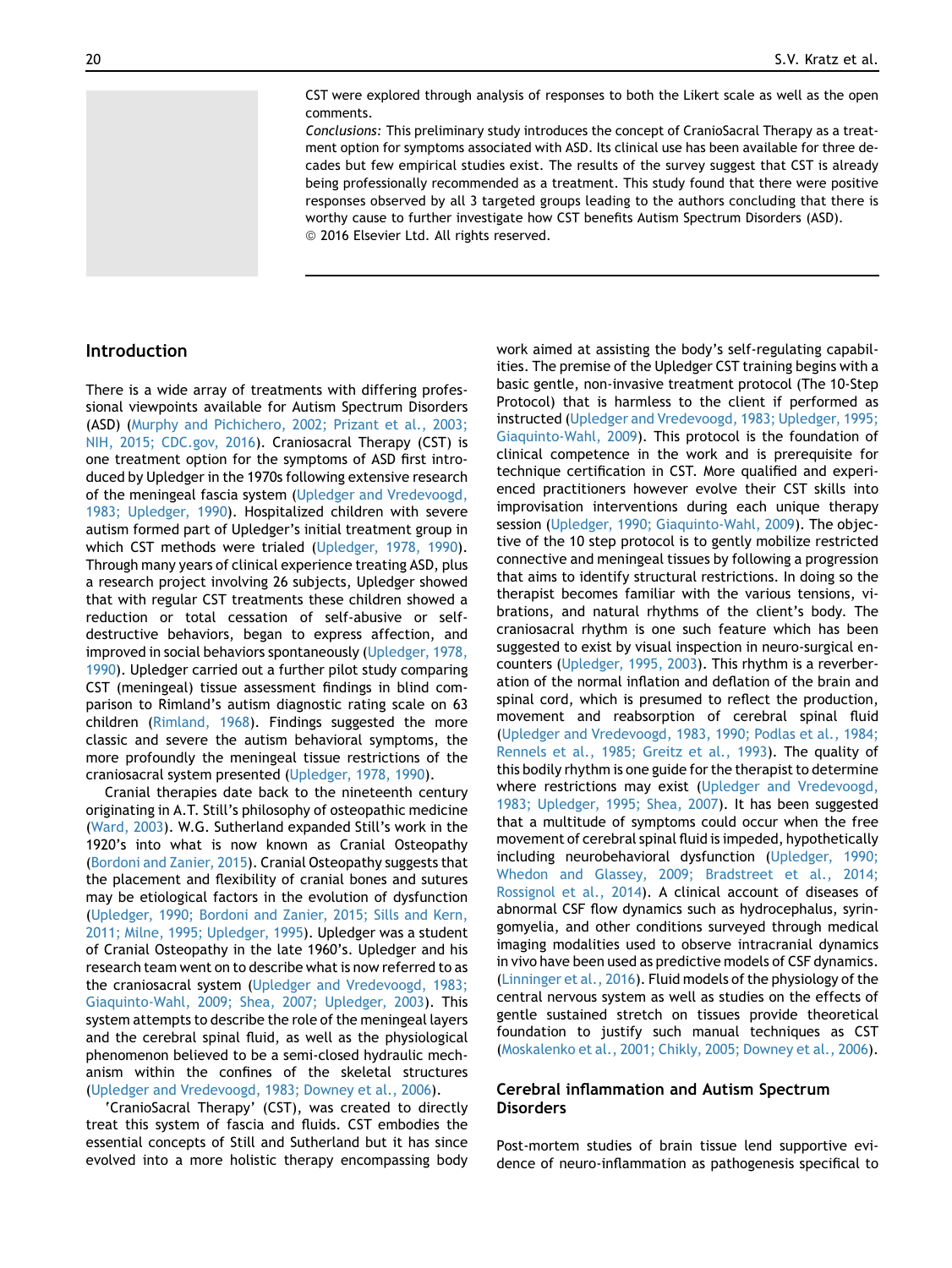ASD. Neuro-glial activation and neuro-inflammation markers in the brain of patients with ASD were first reported in 2005 ([Vargas et al., 2005\)](#page-10-0). A recent postmortem study revealed patches of neuronal disorganization in the neocortex of children with autism [\(Stoner](#page-9-0) [et al., 2014\)](#page-9-0). Another study of a large sample of brain tissue analysis discovered perpetual hyper-activation of micro-glial cells and genes regulating an inflammation response [\(Gupta et al. 2014\)](#page-9-0). Other studies concern the role of the immune system, auto-immune activation, and implied systemic inflammation in ASD [\(Goines and](#page-9-0) [Van der, 2010; Al-ayadhi and Mostafa, 2011; Onore](#page-9-0) [et al., 2012; Matthew and](#page-9-0) Šestan, 2012; Theoharides [et al., 2013\)](#page-9-0).

The recent discovery of the fluid pathway structures of the human lymphatic system's interface with the blood brain barrier [\(Louveau et al., 2015](#page-9-0)), combined with a study of ultrasound images of brains affected by ASD, offers a hypothesis that meningeal lymphatic drainage deficits due to peripheral chronic infection or inflammation may account for [some] symptoms of ASD [\(Bradstreet et al.,](#page-8-0) [2014](#page-8-0)). There is also a growing amount of research regarding the presence and levels of environmental toxicants in the bodies of people with ASD, though the overall effect of these toxins upon the nervous system is still unknown ([Rossignol et al., 2014\)](#page-9-0).

Given this current body of scientific research suggesting cerebral inflammation is present in ASD, it is not surprising that Upledger showed an apparent correlation between meningeal tissue restrictions of the craniosacral system and severity of ASD [\(Upledger, 1990, 2000](#page-10-0)). The structural impact of inflammation upon the body is well known in the physical medicine professions, but the impact of inflammation upon the brain and its physiology, and subsequent behavior and function, remains a novel consideration.

Much has been studied on subject of the parental choices of complementary and alternative (CAM) treatments for ASD ([Green et al., 2006; Goin-Kochel et al.,](#page-9-0) [2007; Levy and Hyman, 2008; Christona et al., 2010\)](#page-9-0). Specific clinical studies suggest improvements following CST for brain injury [\(Haller et al., 2015a, b\)](#page-9-0); attention deficit [\(Gillespie, 2009\)](#page-8-0); migraines ([Curtis et al., 2011\)](#page-8-0); asthma ([Mehl-Madrona et al., 2007; Gillespie, 2008\)](#page-9-0); chronic pain ([Tsao et al., 2007; Haller et al., 2015a, b\)](#page-10-0); dementia [\(Gerdner et al., 2008\)](#page-8-0); urinary incontinency in multiple sclerosis ([Raviv et al., 2009\)](#page-9-0); and various pediatric issues [\(Low et al., 2008; McManus and Gliksten,](#page-9-0) [2007](#page-9-0)). CST was shown to have a favorable effect on autonomic nervous activity in patients with subjective complaints [\(Girsberger et al., 2014\)](#page-8-0); and the quality of life of clients seeking CST ([Harrison and Page, 2011](#page-9-0)). The use of various other manual or movement therapies has demonstrated having positive effects for ASD ([Silva et al.,](#page-9-0) [2011; Silva and Schalock, 2013; Burke, 2014](#page-9-0)). A clinical review of pediatric massage therapy found varying levels of evidence for the benefits of pediatric MT in children who have diverse medical conditions with anxiety reduction has shown the strongest effect ([Beider et al., 2007\)](#page-8-0). One single case study indicates specific behavioral changes directly correlated to isolated use of CST for a 10 year old boy with ASD ([Kratz, 2009](#page-9-0)). These and other studies show some improvements and clinical significance but do not stand up to rigorous empirical standards. The authors agree that a high risk of bias exists in most reported low quality studies about CST. One systematic review of a small body of clinical evidence concurred with this position ([Ernst, 2012](#page-8-0)), and we assume that the best methodologies for researching CST have yet to be used.

#### Purpose of this study

The purpose of this preliminary, retrospective study was to survey the extent of anecdotal outcomes observed by therapists who utilize CST clinically for patients with ASD and by the parents and clients who participated in this experiential intervention. The aim of the survey was to explore the current use of CST for ASD, though not to test the validity or reliability of any specific CST protocol. Reference to the competence in the Upledger 10-step protocol was made as a common frame of reference as inclusion criteria for therapists. The study also surveys the demographics of the therapist participants and the various backgrounds and qualifications for using CST for their clients with ASD. In an attempt to guide a description of the observed outcomes, the participants were also asked to retrospectively and subjectively rate a level of change to key ASD behavioral changes attributed to the intervention.

#### Method

Online recruitment of participants was completed through:

- Upledger Institute International (source of CST training) alumnae data-base.
- CST study group members and social media sites for practitioners.
- International parent support networks for ASD.

Recruiting advertisements were disseminated four times over the span of 12 months. Three groups of respondents were formed (THERAPIST, PARENT, and CLIENT) and were asked to complete an online survey specific to their group. Each survey sought demographic information as well as explored the levels of understanding of both CST and ASD. We inquired of the frequency and duration of utilizing or receiving CST, and the numbers of sessions before observable changes were noticed.

#### Inclusion criteria

#### **THERAPISTS**

All therapists were recruited through the alumnae roster of the Upledger Institute International, the original source for CST training. Alumnae status implies therapists have the minimal knowledge of the introductory protocol to practice Upledger CST. The actual protocol administration was not investigated since the true nature of mature CST treatment is one of improvisation during live treatment sessions. The therapists acknowledged having treated at least one client with ASD and were encouraged to recruit parents and clients, directing them towards the survey. Therapists were allowed to report on a maximum of five clients.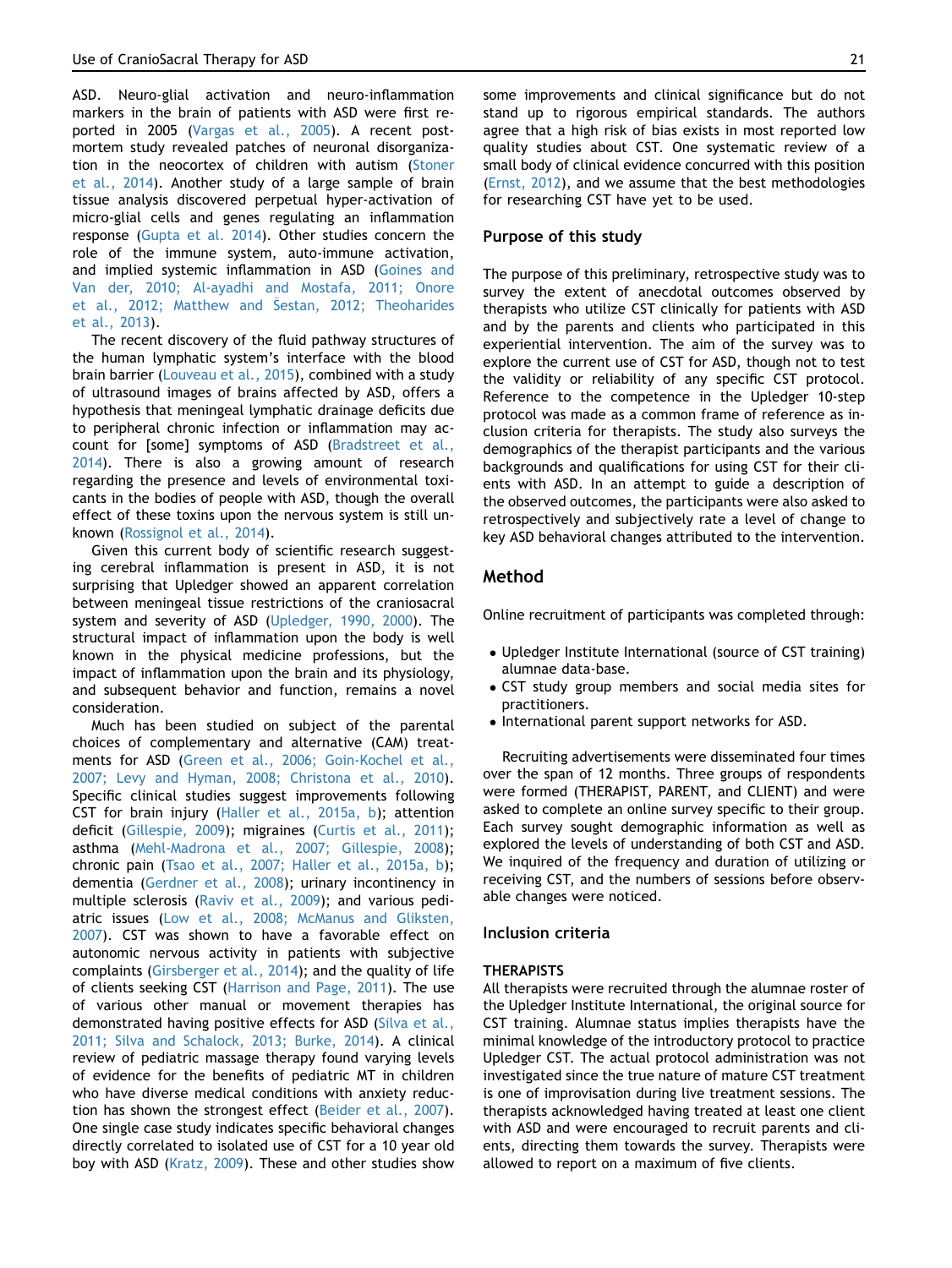#### PARENTS

One parent (or caregiver) of a child in their family with a confirmed diagnosis of ASD who participated in any form or length of CST.

# **CLIENTS**

These were directed towards the survey by either the parent or the therapist to pursue self-reporting of personal experiences if they were able. Clients were allowed to have assistance in completing the questionnaires on the honor system that their own opinions were expressed.

# Evaluating the perception of changes

Therapists were invited to return case study information on a maximum of 5 individuals. The author found the simplest way to measure the experiences gained with CST was to rate 20 characteristic behavioral or functional features of ASD. These were then grouped into significant behavioral categories for the purpose of graphical analysis. There are many diagnostic rating scales in detecting or quantifying manifestations of ASD [\(Lord et al., 2000; NIH, 2015\)](#page-9-0). A list of common functional behaviors used in therapy practices was cross referenced with the CARS-2 ([Schopler and Van](#page-9-0) [Bourgondien, 2000](#page-9-0)). A Likert scale was devised for each of these features with a forced-choice answer (indicating a degree of either worsening or improvement) on a 7-point rating scale option to quantify a Value of Change observed in each The behavioral features included:

- 1. Anxiety (worry, restlessness)
- 2. Emotional stability (irritability, tantrums, mood swings)
- 3. Sleeping (falling and/or staying asleep
- 4. Eating
- 5. Bodily functions (bowel, bladder, awareness of inside self)
- 6. Sensory Processing (aware/tolerance of, or reactions to, sensations)
- 7. Flexibility of thought or actions
- 8. Obsessions or compulsions
- 9. Ability to make transitions in activities
- 10. Verbal expression
- 11. Other forms of communication
- 12. Social engagement with other people
- 13. Emotional engagement with other people
- 14. Interest or engagement with environment
- 15. Ability to participate in educational program
- 16. Self-control
- 17. Pain (headaches, stomach aches, other pain)
- 18. Self-injurious behaviors
- 19. Aggression towards other people
- 20. Behaviors in general

# Data analysis

The Qualitative data collected was analyzed via Inductive Content Analysis. The data was stored on Excel and analyzed manually. The data was analyzed independently by all 3 authors.

# Results

#### Number of participants and demographics

A total of 405 participants initially responded with surveys. Each individual question from every survey was included in the final analysis regardless of the thoroughness of completion.

# Therapists

264 participants were therapists, though only 184 completed the survey questions that addressed Value of Change to 20 areas of function and behavior. More therapists answered questions regarding demographics. Each therapist was allowed to report on a maximum of 5 clients with ASD for whom they provided direct treatment. The perception of change from the therapists' view point was based upon their documented clinical observations of their clients. The total number of clients represented by the therapist group totaled 292.

# **Demographics**

Location of therapists' practices included:  $88\%$  - North America;  $3\%$  – Asia and  $3\%$  – Europe;  $2\%$  – United Kingdom;  $.5% -$  Australia/New Zealand.

Several different professions were represented by the group. All therapists were alumnae of Upledger CST training [\(Fig. 1\)](#page-4-0).

# Parent and client groups

In the parent group, 124 parents responded to the recruitment, while only 84 parents completed the questions that addressed Value of Change. In the client group, 17 responded to the recruitment, but only 6 clients completed the survey questions that addressed Value of Change.

# **Demographics**

Of the 106 parent responders:  $92%$  – mothers,  $3%$  – fathers,  $5%$  – legal guardians or caretakers. 82% had stated there was formal diagnosis of ASD for their child. Of the 96 parents who identified their continent of origin,  $82\%$  – North America,  $1-6%$  equal distribution of all other countries.

Informed consent was obtained from all participants at the onset of respective surveys. Participants could exit the survey at any time and all surveys, regardless of degree of completion, were collected and used in the final analysis. No personal information was obtained in the process.

# Therapist data

As shown in [\(Fig. 1](#page-4-0)) it can be seen that the majority of therapists practicing CST who participated in this study were Massage Therapists. The second most prevalent occupations were Physical Therapy and Occupational Therapy (Professions Allied to Medicine). The least common healthcare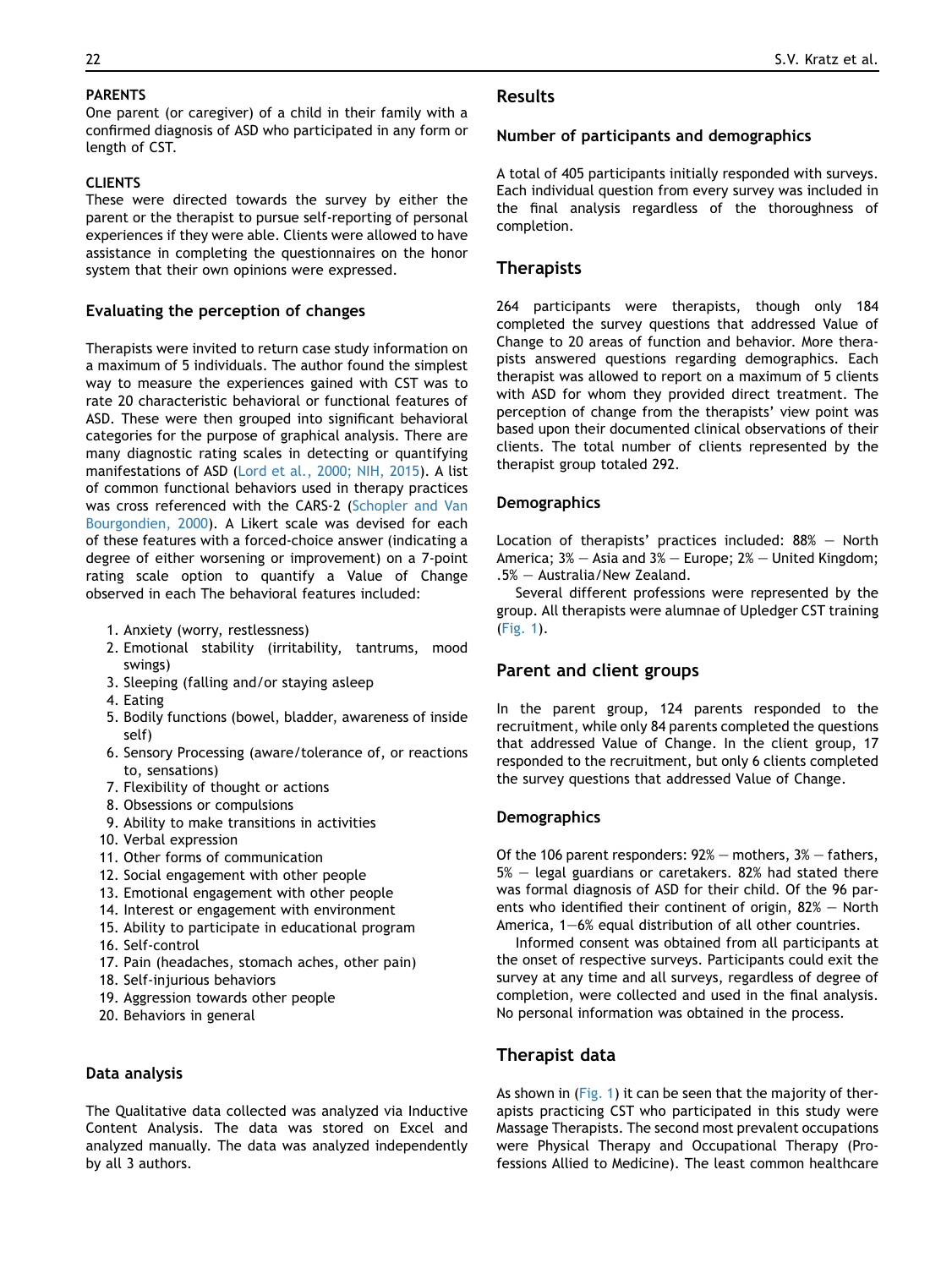<span id="page-4-0"></span>

Figure 1 Representation of various professions of participating therapists.

professionals using Upledger CST for ASD are Physicians and Psychologists.

The majority of therapists involved in the study had over 10 year experience in CST. From Fig. 2 it can be seen that  $N = 203$ . It can be seen that all therapists had a minimum training of CST 1. With approximately 11% achieving the highest recognized qualification in Upledger CST at Diplomat level. (CST1 and CST 2 plus SomatoEmotional Release 1 (SER 1) and SER 2 as well as Advanced 1 are all considered to be the core training modules of CST. Completion of CST 1 and CST 2 is a prerequisite for completion of Technique Certification however all core training must be successfully completed before CST Diplomat Certification is awarded).

In addition the majority of therapists involved in the study had undertaken additional training specifically related to working with Autism. Some of this further training included sensory integration and listening therapy, with only 31% having no other training than their specified profession.

The therapists who participated in this study  $N = 213$ displayed a range of experience in working with ASD. 57% of Therapists (N = 213) reported having work with  $1-10$  clients,  $27%$  having worked with  $11-30$  clients, and  $16%$ having worked with over 31 patients.

# Patient data

The survey showed that the most prevalent childhood age at initial consultation before administration of CST was between the ages of 4 and 9 years. The next most common age group was between 10 and 19 year olds. An initial consultation was least likely to be administered to children between the ages of  $0-3$  years. It was seen that commencing CST treatment in adulthood is least common practice. 41.94% of the 93 parents answering this question reported receiving a professional referral for CST.

# Clinical perceptions & observations of therapists

Of the 230 Therapists that responded to Question 12 "Rank the conditions or complaints you treat on a regular basis from MOST to LEAST  $(1-12)$ " Autism was ranked 5th behind



#### **Training courses attended**

Figure 2 Upledger CST courses/training attended by therapists. Data shown as percentage of total respondents. Respondents were permitted to choose multiple answers. Data reflects level of experience and training in CST of THERAPISTS.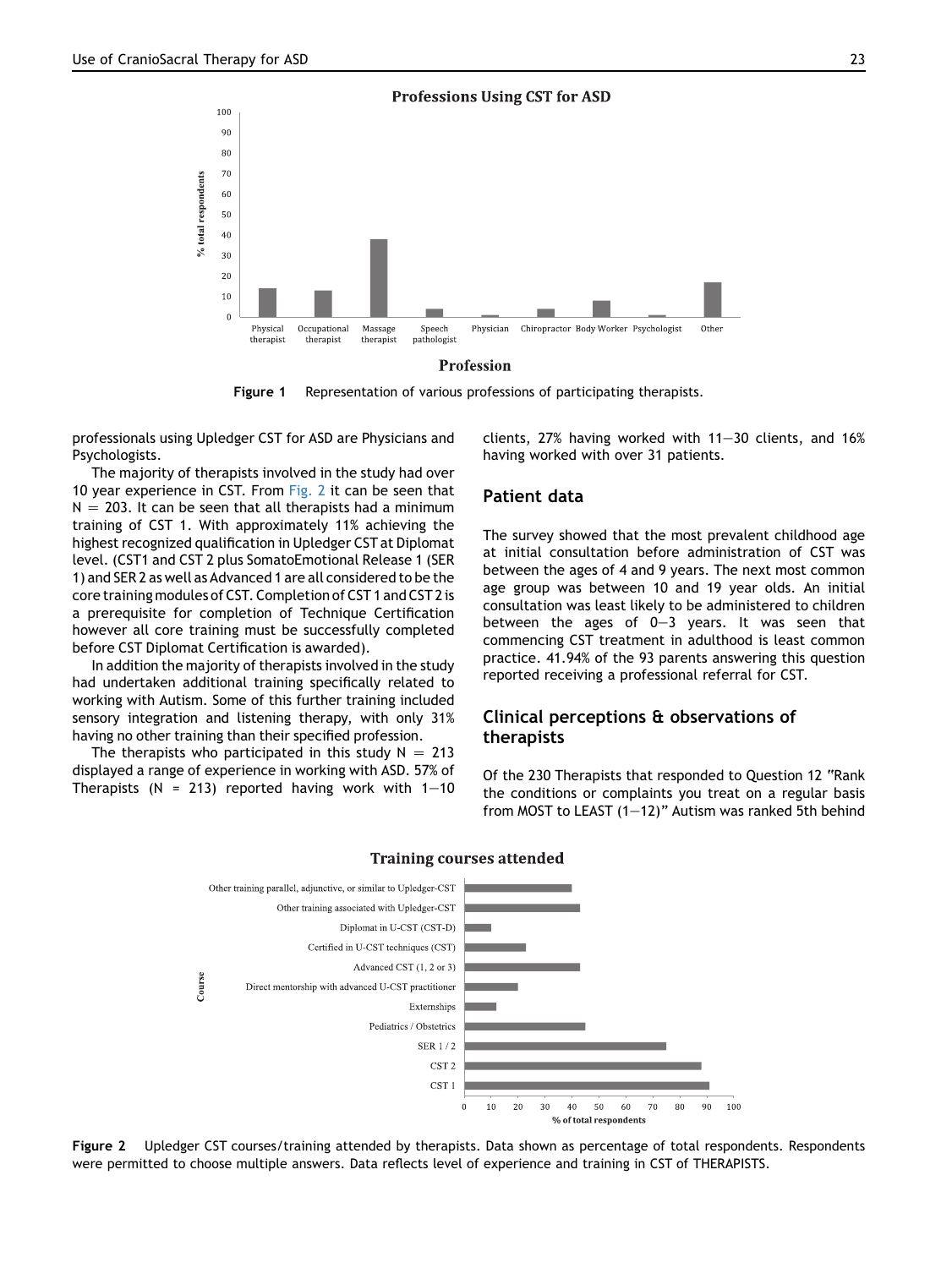<span id="page-5-0"></span>Chronic Pain/Generalized Pain, Pediatric Developmental and Learning Disorders and Stress/Tension/General Wellness.

Therapists were invited to give their own opinion on both the number of CST treatment sessions they would recommend when treating ASD and the number of treatment session they would administer before any measureable changes in ASD symptoms would be perceived. The most favorable answer out of 4 choices for number of treatments recommended was "weekly and on-going if changes continue". The majority of therapists (89%) reported that the number of sessions carried out before seeing any measurable change in ASD symptoms was  $1-5$ treatment sessions.

Therapists were asked to comment on a list of common craniosacral clinical findings with ASD. As can be seen from (Fig. 3) the most prevalent clinical findings by therapists treating ASD were compromised craniosacral dysfunction and compromised fluid flow. In particular therapists reported finding tight membranes under the cranial bones (meninges). Although for the purposes of this study the membranous system included restricted structures around cranial and peripheral nerve root outlets and nerve lengths these were actually found to be the least compromised structures.

A total of 184 therapists responded to the invitation to comment upon 5 retrospective cases studies and the results are shown in (Fig. 4) reflecting the observations of 292 total clients. This chart demonstrates an obvious trend of improvement throughout all behavioral categories evaluated following CST treatment. The most negative changes related to emotional stability in particular aggression towards other people though it was not reported if these changes were either lasting or transient.



Figure 3 Data presented as means.  $N = 206$ . Graph represents categories of clinical palpation findings/general observations of clients with ASD recorded by therapists. Grouped by general tissue restriction categories discovered in the treatment process. Multiple choices permitted.



Evaluated change in behaviour following Craniosacral **Therapy treatment** 

Figure 4 Data shown as means.  $N = 184$ . Graph represents categories of perceived improvement in behaviors demonstrated by children with ASD reported on by therapists in the survey. 20 Behavioral features assimilated into categories for reporting the data.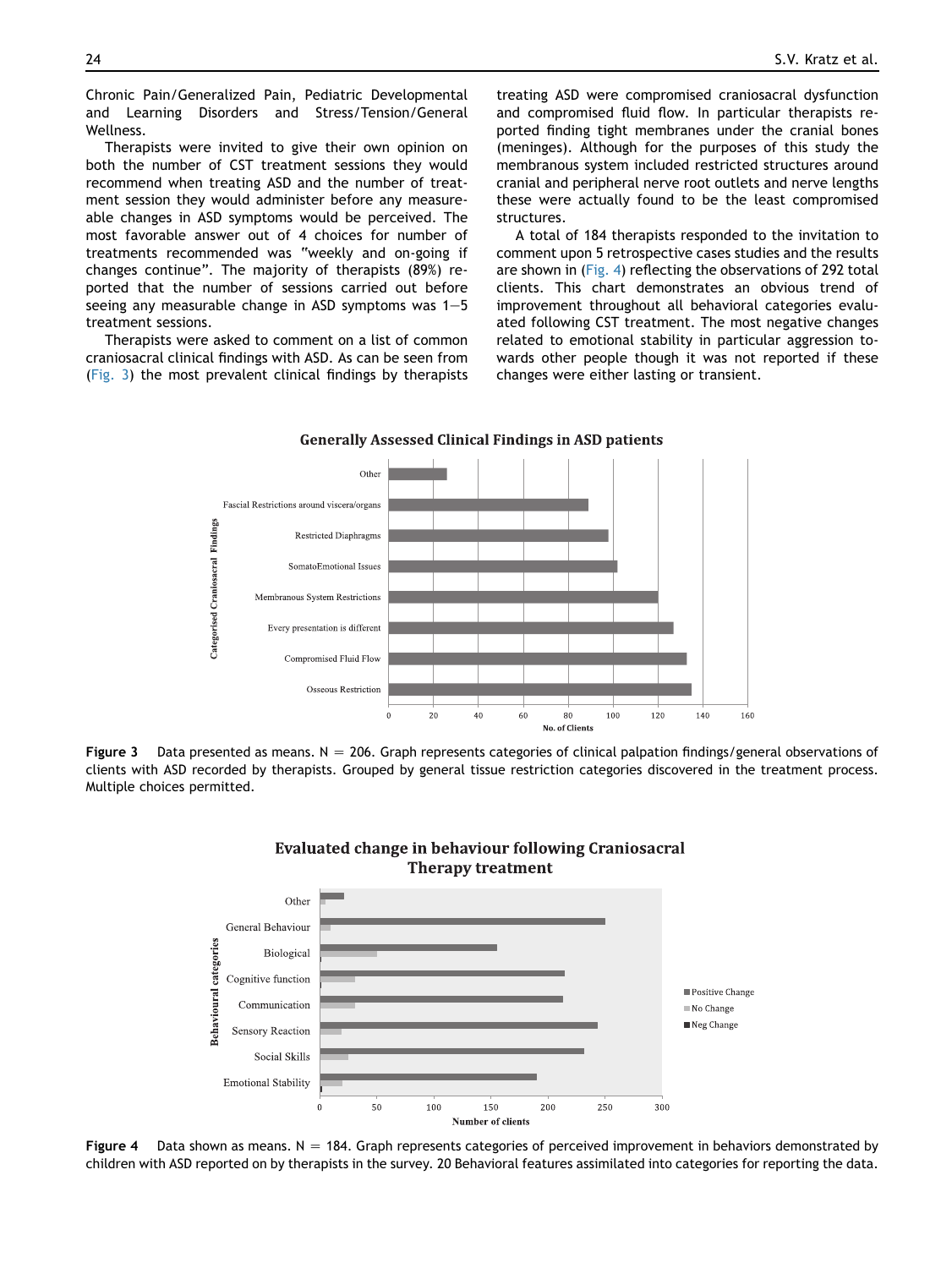# Parents observations and comments

PARENTS offered over 130 open comments. This information did not lend itself to data analysis however some of the most profound comments are listed below.

#### Anxiety and emotional stability

- 1. "CranioSacral Therapy has an immediate calming effect on my child. Relaxes and lets go. He will often ask for a session if we forgotten to make an appointment. Monthly sessions seem to work best now."
- 2. "My son is very calm after each session. He is able to communicate where he wants his therapist to work."
- 3. "Able to calm self down faster than before."
- 4. "Calm and happy."

# Social changes

- 1. "Eye contact, quality of social interactions."
- 2. "Moderate improvement  $-$  social communication."
- 3. "Eye contact and awareness of others around him, max improved area."

#### Sensory  $-$  motor changes

- 1. "Without CST my son would not have made the progress he has made. He does not have sensory issues to the extreme degree he had when he first began treatment and has significantly decreased his ongoing anxiety."
- 2. "My daughter who doesn't like being touched not only copes with but seems to look forward to going to cranial. It makes her feel better."
- 3. "It made a dramatic difference in sensory defensiveness (improved), allowed better sleep, and has been a key therapy in helping my son to recover from his Autism. It has been a vital and necessary therapy."
- 4. "The need to seek deep pressure on his head and face decreased and finally went away. Also the bulges on his forehead and/or skull slowly went away."
- 5. "Motor planning improved."
- 6. "Ability to play greatly increased. Pain decreased."

#### Changes in neurological symptoms

- 1. "I've been able to help my son's SEVERE headaches. We get up early and, following his lead, I'm able to help him start his day. Cranio[sacral therapy] seems the quickest and longer lasting fix. Advil can help short term. But since applying just a few more techniques from CST2, he's been so much more relaxed and functional, with spurts of language. All other treatments being normal, adding CST on top of it brought marked improvement in all areas."
- 2. "I use CST on both my children regularly. I see less "ticks" and less agitation in them."
- 3. "No other therapy was as effective to reduce seizure activity, reduce anxiety, allow us to touch her and cleared her intellectual disorientation."
- 4. "After just 4 treatments my son stopped drooling and started engaging in very simple conversations."

#### Language or cognitive changes

- 1. "After 1st session our daughter began language, her balance improved, she began to look up and outside of herself."
- 2. "Cognitive development."
- 3. "Great improvement in communication, using language at right moment."
- 4. "Cognitive improvements."
- 5. "After a therapy session one time he blurted out the word "bubbles" he is non-verbal; not enough sessions to say if it would get him speech."
- 6. "Expressive language has improved."
- 7. "Sounds of speech increased. More eye contact."

#### General comments

- 1. "Very beneficial for my child. I recommend it to all parents with children with autism as each child will respond different."
- 2. "This is an area that there is not a lot of practitioners. My CST therapist was advanced  $-$  we moved and have yet to even come close to replacing her ability the other issue is several autism people have seizures and CST is great for that."
- 3. "One therapist worked 'on' our daughter  $-$  creating a sort of dependency on the therapist. The second therapist worked 'with' our daughter, which taught her far more self-regulating skills. She made much more progress with the second therapist."
- 4. "We have been very, very pleased with how CST has improved our grandson's quality of life."
- 5. "VERY thankful we found this therapy. What a blessing to witness change."
- 6. "Less pain in GI area.
- 7. "The first day my son was treated he had eye contact with the therapist almost the whole session. That day was the beginning of him making eye contact. Really amazing stuff!"

# **Discussion**

This study represents the first documented evidence revealing global administration of Craniosacral Therapy as a treatment modality for Autism Spectrum Disorders; and the perceptions of the outcomes of such treatment by therapists, parents and clients. The survey showed that the use of CST is most prevalent in North America with more participants than in Mainland Europe, The United Kingdom and Australia collectively. The results suggest that the majority of people practicing CST originate from a manual therapy based practice such as massage therapy, followed by more typical therapists (occupational and physical therapists)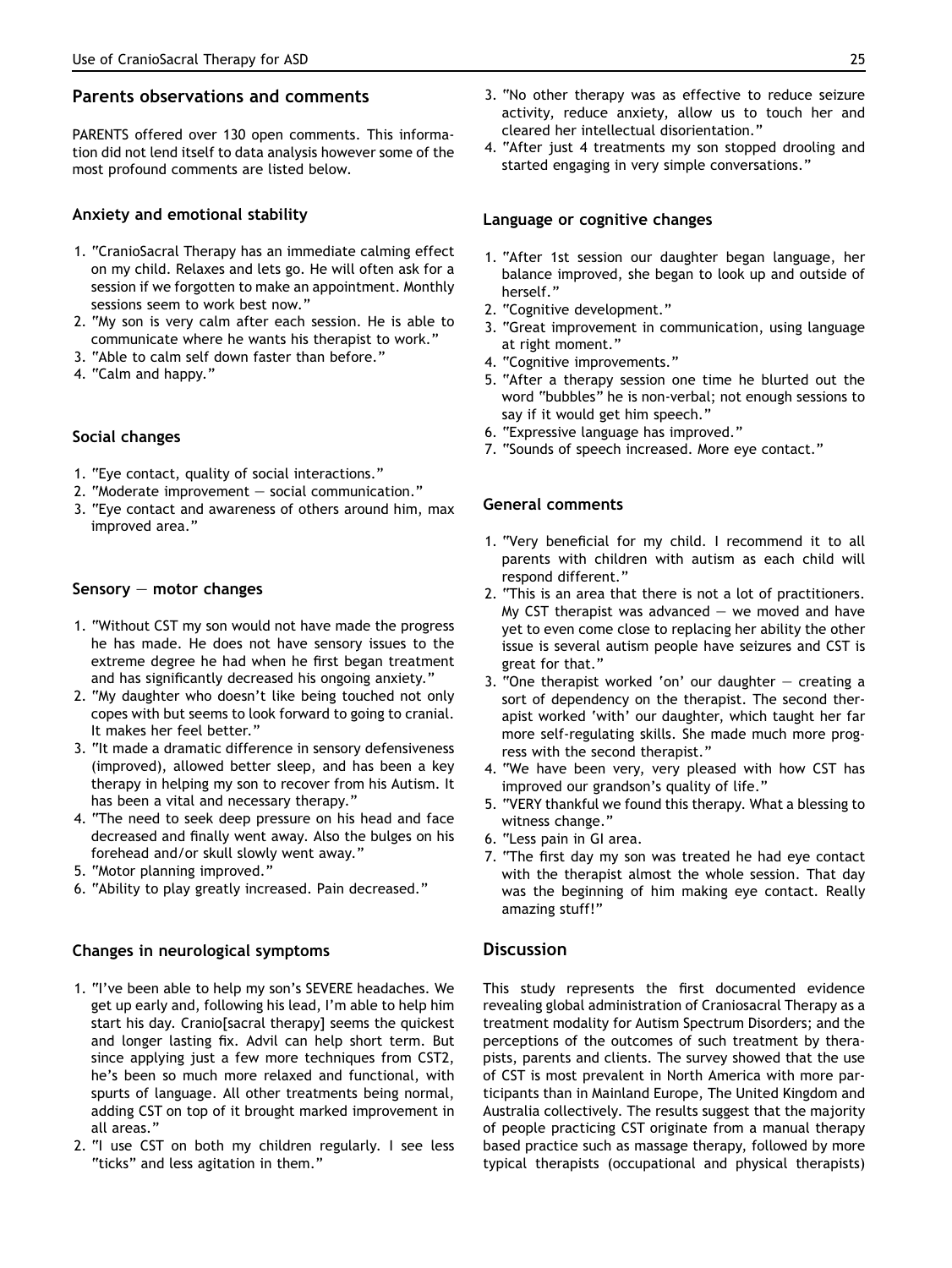involved in pediatric populations. Upledger CST is a relatively new therapy its concept and techniques making an entrance into the therapy arena in the early-mid 1970's. The first official teaching manual was published in 1983. The 10-step protocol taught in CranioSacral Therapy 1 provides the foundation for any CST trainee and was evolved from Upledger's clinical experiences treating children diagnosed autistic ([Upledger, 1978, 1990](#page-10-0)). The majority of therapists in this study did appear to have over 10 years of experience and very few therapists involved in the study were of Diplomat training level [\(Fig. 2\)](#page-4-0). This suggests that the respondents held several years of experience utilizing the basic foundations of CST.

When Upledger carried out an exploratory "single blind" study of 63 autistic children, (previously rated by Rimland), the study demonstrated a positive correlation  $(p = 0.01)$  between Rimland's rating scale for Autism severity and Upledger's rating of cerebral membranous restriction. In keeping with this preliminary work, the results of this study revealed therapists also reported a high incidence of membranous restrictions in their clients with ASD. It could be hypothesized that the quality of membranous restrictions being observed in both studies may be synonymous with the apparent inflammatory response created in the central nervous system of those diagnosed with Autism. As is demonstrated in [Fig. 3](#page-5-0) therapists reported a high level of compromised fluid flow within the craniosacral system of children with ASD.

[Beider et al. \(2007\)](#page-8-0) reviewed the varying levels of evidence and potential benefits of pediatric massage therapies (akin to infant massage) for improving psychological and physiologic states in children who have various health and medical conditions. In their review of the massage therapy for children they discuss varying levels of benefit, though anxiety reduction had shown the strongest effect. There are inherent differences between the modalities of therapeutic massage and CST. Perhaps future studies using rigorous study design and methodology, with long-term follow-up, could compare effects of both.

[Fig. 4](#page-5-0) refers to the therapists' observations of change in behavior following CST treatment. On first appearance CST has a significantly positive change on all the behaviors observed. It is worthy to note the authors acknowledge the therapists likely chose clients with the most favorable responses to treatment, and therefore it can be argued that results may in fact be therapist biased. Nevertheless quite clearly of the therapists using CST to treat ASD appeared to witness a significant degree of positive change in behavior.

[Fig. 4](#page-5-0) demonstrates that therapists felt that in general behavior improved, but more specifically the categories of Sensory Reaction which included Interest or Engagement with Environment and Sensory Processing (aware/tolerance of sensations or reaction to sensations) showed most improvement. The observed improvement in cognitive function (including: flexibility of thought or actions, obsessions or compulsions, ability to make transitions in activities, ability to participate in educational program); communication (including: verbal expression, other forms of communication); and social skills (including: social engagement with other people, emotional engagement with other people) suggests an overall improvement in psychological well-being.

Although the data provided by the parents was not suitable in this instance for data analysis it is not to wonder why parents/carers made comments such as "Sometimes my daughter asks for CST when she feels anxious", and "Craniosacral therapy has been invaluable in treating my child. I see the difference if we go too long without a treatment. He is more comfortable, happy and engaged after treatment." CST therapy to not only changes lives of children with ASD but obviously has the potential to reach even beyond the client and potentially help the whole family unit.

From the data collected it appeared that most therapists reported seeing a measurable change in ASD behavioral symptoms within  $1-5$  treatment sessions of CST. Parents shared similar observations (Fig. 5). Therapists however tended to more strongly recommend a treatment protocol of weekly and ongoing sessions as each child is different and will respond individually.

There is no published data reporting harmful effects on patients from the specific use of Upledger-CST. In this study, only five specific comments from parents were offered addressing the question: "Did your child have any specific negative response to Upledger-CranioSacral Therapy?" The comments are quoted below:

- 1. "Nothing permanent; hyperactivity, screams, subtle new stim behaviors"
- 2. "Crying or negative emotional"
- 3. "Just at the point of getting a tissue release, my son would start slapping at the area and screaming for her to quit touching him. Since then, he can tolerate my touch and the work."
- 4. "He felt emotional discomfort"
- 5. "Vomiting, Diarrhea. We attributed that to detox release."

| PARENTS (reporting on own child) |         | THERAPISTS (# on clients = 292)   |     |
|----------------------------------|---------|-----------------------------------|-----|
| Saw no changes                   | 8%      | Saw no changes                    | 0%  |
| 1-3 Sessions                     | 60.5%   | 1 Session                         | 17% |
| 3-5 Sessions                     | 22.1 %  | 2-5 Sessions                      | 53% |
| 5-10+ Sessions                   | $9.3\%$ | 5-10 Sessions                     | 19% |
|                                  |         | $10+$ Sessions                    | 7%  |
| <b>Total Parents answering</b>   | 86      | <b>Total Therapists answering</b> | 292 |

**When Changes Emerged** 

Figure 5 Number of treatment sessions when observed changes were first reported or emerged.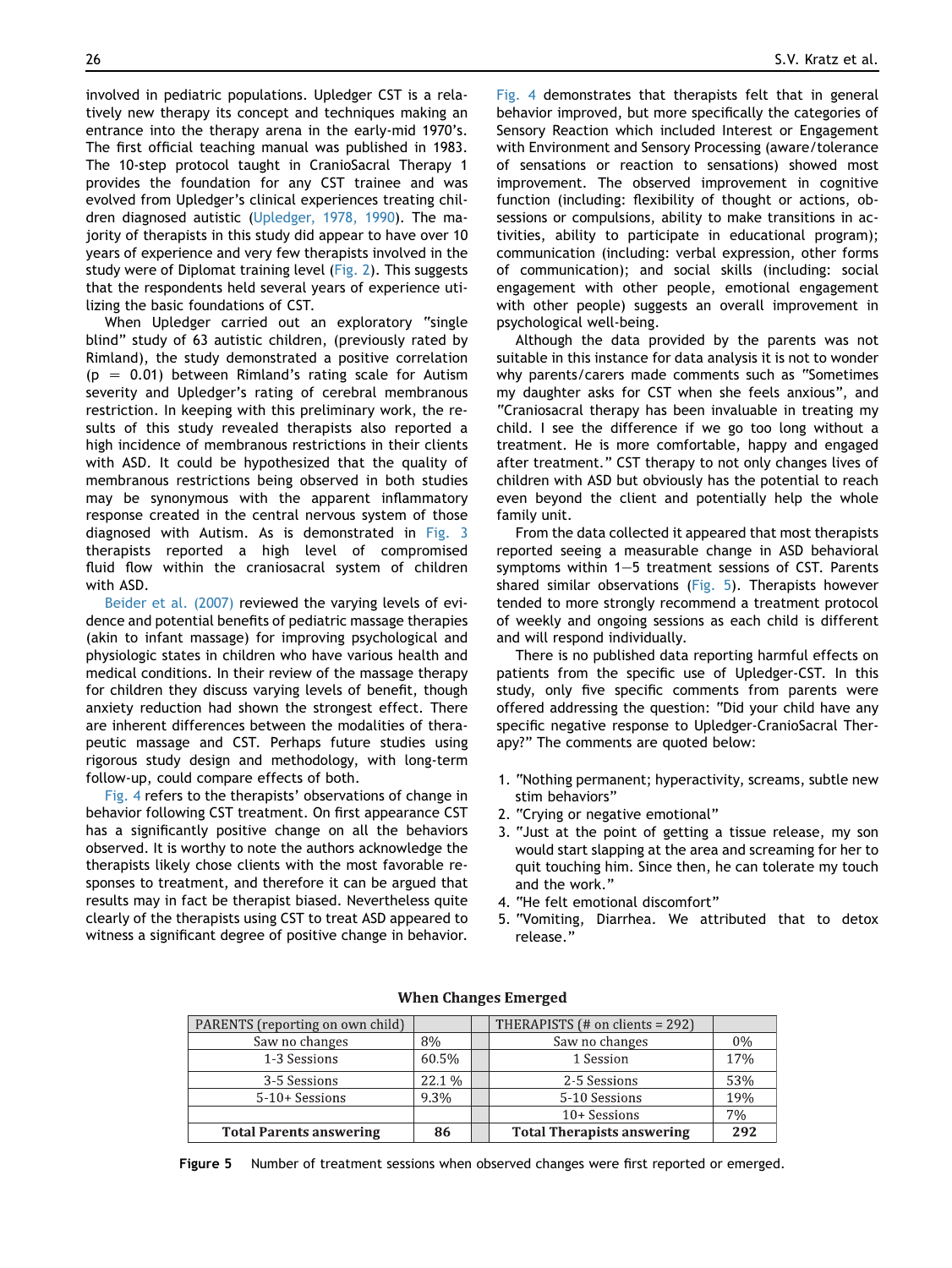# <span id="page-8-0"></span>Conclusion

Every new philosophy has to have a source and its recognition is dependent upon how it is received by its audience. Upledger International affiliates teach an annual average of 700 CST and related courses (UI Data [Upledger Institute](#page-10-0) [Data Base, 2015\)](#page-10-0). The drive behind this has been primarily the absolute and profound mass effect of the sharing of anecdotal evidence. Increasingly CST is being sought as a preferential treatment as evidenced in a National Institute of Health's decade-long review of the U.S. trends in the personal use of complementary health approaches (Clarke et al., 2015). This study shares a representation of the anecdotal clinical evidence therapists and parents observe in the experiences of CST, as well as some demographics and reasoning for the use of CST for ASD.

There is a definite requirement to find effective treatment for ASD and initial findings suggest that CST may be a viable alternative or as a compliment to traditional medical, psychological, and educational approaches. CST lends itself to being a non-intrusive and non-invasive, conservative management approach for ASD without the potential side effects experienced with other modes of treatment. Further research may want to focus on the identification of quantifiable biomedical and behavioral markers to more accurately measure the clinical effects of CST. The lack of a control group in this study gave no foundation for direct comparison. Any future meta-analysis could be performed to include a more diverse population.

#### Acknowledgments

The author wishes to thank the following people:

• The staff of the International Alliance of Healthcare Practitioners (IAHP) in Palm Beach Gardens, Florida for their assistance in the distribution of recruitment emails to U-CST alumnae and the support of Upledger Institute International.

- Mya Breman, MSW, LLC, CST-D Body Psychologist, for her expert mentorship in the world that is CranioSacral Therapy and in the review and support of this project.

• All the families who trust the wisdom of structural medicine and continue to take these faith journeys in trying reasonable treatments for their children, as we all continue to merge theory with day-to-day clinical practices. We remain in awe of your tenacity and steadfastness to secure appropriate help for your children.

# References

- Al-ayadhi, L.Y., Mostafa, G.A., 2011. Increased serum osteopontin levels in autistic children: relation to the disease severity, 2011 Oct Brain Behav. Immun. 25 (7), 1393-1398. [http:](http://dx.doi.org/10.1016/j.bbi.2011.04.006) [//dx.doi.org/10.1016/j.bbi.2011.04.006](http://dx.doi.org/10.1016/j.bbi.2011.04.006). Epub Apr 18.
- Beider, S., Mahrer, N.E., Gold, J.I., 2007. Pediatric massage therapy: an overview for clinicians. Pediatr. Clin. N. Am. Complement. Altern. Med 54 (6), 1025-1104. [http:](http://dx.doi.org/10.1016/j.pcl.2007.10.001) [//dx.doi.org/10.1016/j.pcl.2007.10.001.](http://dx.doi.org/10.1016/j.pcl.2007.10.001) December. [http://](http://www.sciencedirect.com/science/journal/00313955) [www.sciencedirect.com/science/journal/00313955](http://www.sciencedirect.com/science/journal/00313955).
- [Bordoni, B., Zanier, E., 2015. Sutherland's legacy in the new mil](http://refhub.elsevier.com/S1360-8592(16)30098-5/sref3)[lennium: the osteopathic cranial model and modern osteop](http://refhub.elsevier.com/S1360-8592(16)30098-5/sref3)athy. Adv. Mind Body Med. Spring  $29$  (2),  $15-21$  $15-21$ .
- Bradstreet, J.J., Pacini, S., Ruggiero, M., 2014. A new methodology of viewing extra-axial fluid and cortical abnormalities in children with autism via transcranial ultrasonography. Front. Hum. Neurosci. 7, 934. <http://dx.doi.org/10.3389/fnhum.2013.00934>.
- [Burke, A., 2014. Zen shiatsu: a longitudinal case study measuring](http://refhub.elsevier.com/S1360-8592(16)30098-5/sref5) [stress reduction in a child with autism spectrum disorder. Dec 2](http://refhub.elsevier.com/S1360-8592(16)30098-5/sref5) [Int. J. Ther. Massage Bodyw. 7 \(4\), 23](http://refhub.elsevier.com/S1360-8592(16)30098-5/sref5)-[28 \(eCollection\)](http://refhub.elsevier.com/S1360-8592(16)30098-5/sref5).
- CDC.gov, 2016. Treatments & Therapies. Summary and explanation of current treatments available to families with children with ASD from various online help references. [https://www.](https://www.autismspeaks.org/family-services/tool-kits/100-day-kit/treatments-therapies) [autismspeaks.org/family-services/tool-kits/100-day-kit/](https://www.autismspeaks.org/family-services/tool-kits/100-day-kit/treatments-therapies) [treatments-therapies.](https://www.autismspeaks.org/family-services/tool-kits/100-day-kit/treatments-therapies) [http://www.webmd.com/brain/autism/](http://www.webmd.com/brain/autism/autism-therapies-aba-rdi-and-sensory-therapies) [autism-therapies-aba-rdi-and-sensory-therapies.](http://www.webmd.com/brain/autism/autism-therapies-aba-rdi-and-sensory-therapies) [http://www.](http://www.autism-society.org/living-with-autism/treatment-options/) [autism-society.org/living-with-autism/treatment-options/](http://www.autism-society.org/living-with-autism/treatment-options/). <http://www.cdc.gov/ncbddd/autism/treatment.html>.
- Chikly, B. (2001 and 2005). Silent Waves: Theory and Practice of Lymph Drainage Therapy: with Applications for Lymphedema, Chronic Pain, and Inflammation. 1st and second edn.. Published by IHH Publishing, Pittsburgh, PA. ISBN 10: 0970053053/ISBN 13: 9780970053053.
- [Christona, L.M., Mackintosh, V.H., Myers, B.J., 2010. Use of com](http://refhub.elsevier.com/S1360-8592(16)30098-5/sref8)[plementary and alternative medicine \(CAM\) treatments by](http://refhub.elsevier.com/S1360-8592(16)30098-5/sref8) [parents of children with autism spectrum disorders. Research in](http://refhub.elsevier.com/S1360-8592(16)30098-5/sref8) [Autism Spectrum Disorders 4 \(2\), 249](http://refhub.elsevier.com/S1360-8592(16)30098-5/sref8)-[259. April](http://refhub.elsevier.com/S1360-8592(16)30098-5/sref8)-[June.](http://refhub.elsevier.com/S1360-8592(16)30098-5/sref8)
- [Clarke, T.C., Black, L.I., Stussman, B.J., Barnes, P.M., Nahin, R.L.,](http://refhub.elsevier.com/S1360-8592(16)30098-5/sref9) [2015. Trends in the use of complementary health approaches](http://refhub.elsevier.com/S1360-8592(16)30098-5/sref9) [among adults: United States, 2002](http://refhub.elsevier.com/S1360-8592(16)30098-5/sref9)-[2012, 2015 Feb 10 Natl.](http://refhub.elsevier.com/S1360-8592(16)30098-5/sref9) [Health Stat. Rep. 79, 1](http://refhub.elsevier.com/S1360-8592(16)30098-5/sref9)-[16. PMCID: PMC4573565 NIHMSID:](http://refhub.elsevier.com/S1360-8592(16)30098-5/sref9) [NIHMS720042](http://refhub.elsevier.com/S1360-8592(16)30098-5/sref9).
- Curtis, P., Gaylord, S.A., Park, J., Faurot, K.R., Coble, R., Suchindran, C., Coeytaux, R.R., Wilkinson, L., Mann, J.D., 2011. Credibility of low-strength static magnet therapy as an attention control intervention for a randomized controlled study of CranioSacral therapy for migraine headaches, 2011, Aug J. Altern. Complement. Med. 17 (8), 711-721. [http://dx.doi.or](http://dx.doi.org/10.1089/acm.2010.0277)[g/10.1089/acm.2010.0277](http://dx.doi.org/10.1089/acm.2010.0277). Epub 2011 Jul 6.
- [Downey, P.A., Barbano, T., Kapur-Wadhwa, R., Sciote, J.J.,](http://refhub.elsevier.com/S1360-8592(16)30098-5/sref11) [Seigel, M.I., Mooney, M.P., 2006. Craniosacral therapy: the ef](http://refhub.elsevier.com/S1360-8592(16)30098-5/sref11)[fects of cranial manipulation on intracranial pressure and cra](http://refhub.elsevier.com/S1360-8592(16)30098-5/sref11)[nial bone movement. J. Orthop. Sports Phys. Ther. 36 \(11\),](http://refhub.elsevier.com/S1360-8592(16)30098-5/sref11) [845](http://refhub.elsevier.com/S1360-8592(16)30098-5/sref11)-[853 \(November\).](http://refhub.elsevier.com/S1360-8592(16)30098-5/sref11)
- [Ernst, E., 2012. Craniosacral therapy: a systematic review of the](http://refhub.elsevier.com/S1360-8592(16)30098-5/sref63) [clinical evidence. Focus Altern. Complement. Ther. 17 \(4\),](http://refhub.elsevier.com/S1360-8592(16)30098-5/sref63)  $197 - 201.$  $197 - 201.$  $197 - 201.$  $197 - 201.$
- [Gerdner, L.A., Hart, L.K., Zimmerman, M.B., 2008. Craniosacral](http://refhub.elsevier.com/S1360-8592(16)30098-5/sref12) [still point technique: exploring its effects in individuals with](http://refhub.elsevier.com/S1360-8592(16)30098-5/sref12) [dementia. J. Gerontol. Nurs. Mar. 34 \(3\), 36](http://refhub.elsevier.com/S1360-8592(16)30098-5/sref12)-[45](http://refhub.elsevier.com/S1360-8592(16)30098-5/sref12).
- [Giaquinto-Wahl, D.A., 2009. In: Davis, C.M. \(Ed.\), "Cranial Sacral](http://refhub.elsevier.com/S1360-8592(16)30098-5/sref13) [Therapy". Complementary Therapies in Rehabilitation: Evi](http://refhub.elsevier.com/S1360-8592(16)30098-5/sref13)[dence for Efficacy in Therapy, Prevention, and Wellness, third](http://refhub.elsevier.com/S1360-8592(16)30098-5/sref13) [ed., pp. 75](http://refhub.elsevier.com/S1360-8592(16)30098-5/sref13)-[86.](http://refhub.elsevier.com/S1360-8592(16)30098-5/sref13)
- Gillespie, B.R., 2008. Case study in pediatric asthma: the corrective aspect of craniosacral fascial therapy. Explore (NY) 4 (1),  $48-51$ . <http://dx.doi.org/10.1016/j.explore.2007.10.001>. Jan-Feb.
- Gillespie, B.R., 2009. Case study in ADHD: the corrective aspect of craniosacral fascial therapy. Explore (NY) 5 (5), 296-298. [http:](http://dx.doi.org/10.1016/j.explore.2009.06.003) [//dx.doi.org/10.1016/j.explore.2009.06.003.](http://dx.doi.org/10.1016/j.explore.2009.06.003) Sep-Oct.
- Girsberger, W., Bänziger, U., Lingg, G., Lothaller, H., Endler, P.C., 2014. Heart rate variability and the influence of craniosacral therapy on autonomous nervous system regulation in persons with subjective discomforts: a pilot study, 2014 May J. Integr. Med. 12 (3), 156-161. [http://dx.doi.org/10.1016/S2095-](http://dx.doi.org/10.1016/S2095-4964(14)60021-2) [4964\(14\)60021-2.](http://dx.doi.org/10.1016/S2095-4964(14)60021-2) PMID:24861836.
- [Goin-Kochel, R.P., Myers, B.J., Mackintosh, V.H., 2007. Parental](http://refhub.elsevier.com/S1360-8592(16)30098-5/sref17) [reports on the use of treatments and therapies for children with](http://refhub.elsevier.com/S1360-8592(16)30098-5/sref17)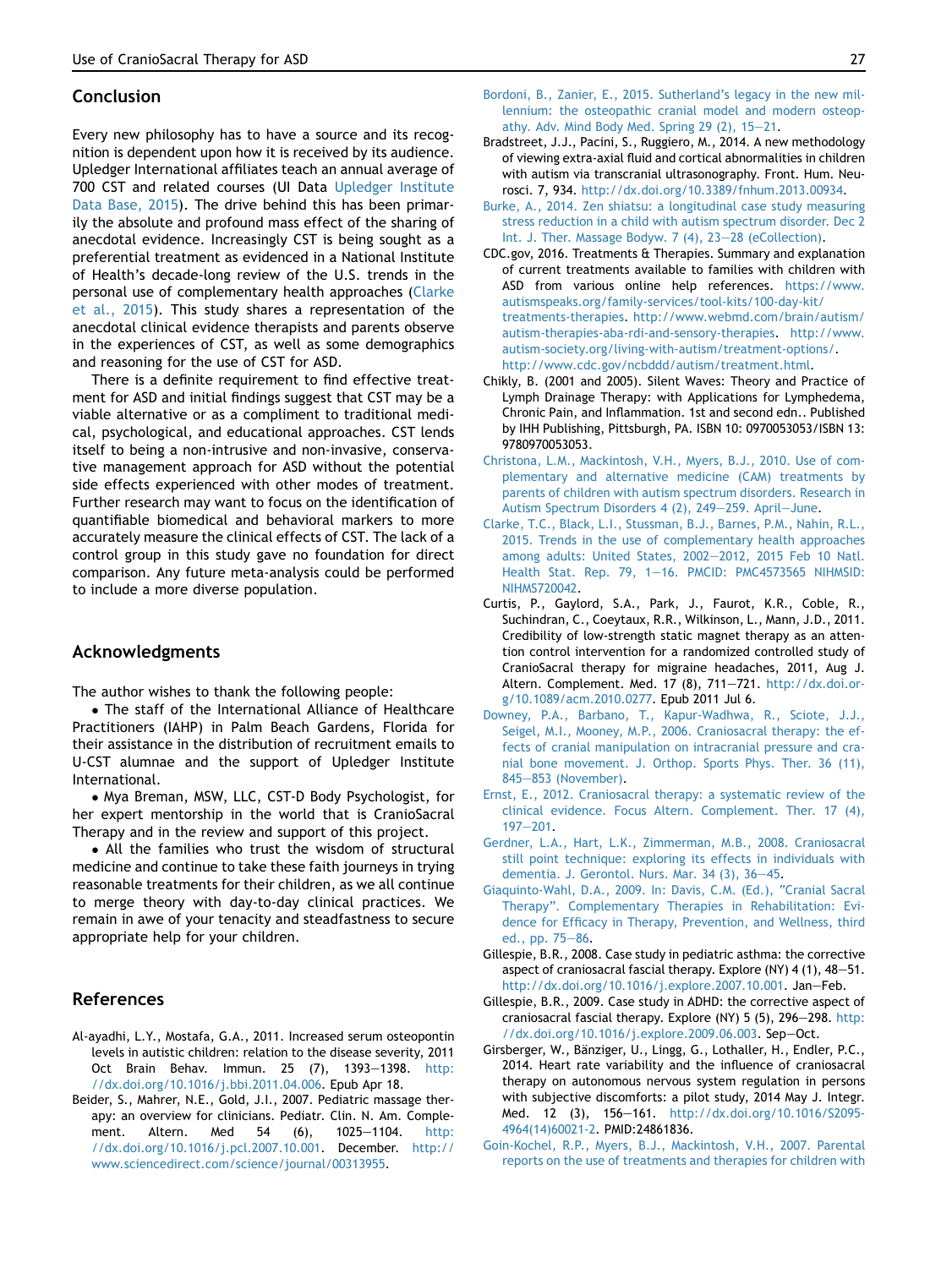<span id="page-9-0"></span>[autism spectrum disorders. Res. Autism Spectr. Disord. 1 \(3\),](http://refhub.elsevier.com/S1360-8592(16)30098-5/sref17) [195](http://refhub.elsevier.com/S1360-8592(16)30098-5/sref17)-[209. July](http://refhub.elsevier.com/S1360-8592(16)30098-5/sref17)-[September.](http://refhub.elsevier.com/S1360-8592(16)30098-5/sref17)

- Goines, P., Van der, J., 2010. The immune system's role in the biology of autism. Curr. Opin. Neurol. 23 (2), 111-117. [http:](http://dx.doi.org/10.3389/fnhum.2013.00670) [//dx.doi.org/10.3389/fnhum.2013.00670](http://dx.doi.org/10.3389/fnhum.2013.00670), 2010, Apr 2010.
- [Green, V.A., Pituch, K.A., Itchon, J., et al., 2006. Internet survey](http://refhub.elsevier.com/S1360-8592(16)30098-5/sref19) [of treatments used by parents of children with autism. Res. Dev.](http://refhub.elsevier.com/S1360-8592(16)30098-5/sref19) [Disabil. 27, 70](http://refhub.elsevier.com/S1360-8592(16)30098-5/sref19)-[84. #1.Jan](http://refhub.elsevier.com/S1360-8592(16)30098-5/sref19)-[Feb](http://refhub.elsevier.com/S1360-8592(16)30098-5/sref19).
- [Greitz, D., Franck, A., Nordell, B., 1993. On the pulsatile nature of](http://refhub.elsevier.com/S1360-8592(16)30098-5/sref20) [intracranial and spinal CSF-circulation demonstrated by MR](http://refhub.elsevier.com/S1360-8592(16)30098-5/sref20) imaging. Acta Radiol. 34  $(4)$ , 321-[328. Jul.](http://refhub.elsevier.com/S1360-8592(16)30098-5/sref20)
- Gupta, S., et al., 2014. Transcriptome analysis reveals dysregulation of innate immune response genes and neuronal activitydependent genes in autism. Nat. Commun. 5, 5748. [http:](http://dx.doi.org/10.1038/ncomms6748) [//dx.doi.org/10.1038/ncomms6748](http://dx.doi.org/10.1038/ncomms6748). Dec 10.
- Haller, H., Cramer, H., Werner, M., Dobos, G., 2015a. Treating the sequelae of postoperative meningioma and traumatic brain injury: a case of implementation of craniosacral therapy in integrative inpatient care. Feb J. Altern. Complement. Med. 21 (2), 110-112. [http://dx.doi.org/10.1089/acm.2013.0283.](http://dx.doi.org/10.1089/acm.2013.0283) Epub 2015 Jan 21.
- [Haller, H., Lauche, R., Cramer, H., Rampp, T., Saha, F.J.,](http://refhub.elsevier.com/S1360-8592(16)30098-5/sref23) [Ostermann, T., Dobos, G., 2015b. Craniosacral therapy for the](http://refhub.elsevier.com/S1360-8592(16)30098-5/sref23) [treatment of chronic neck pain: a randomized sham-controlled](http://refhub.elsevier.com/S1360-8592(16)30098-5/sref23) [trial. Clin. J. Pain 32 \(5\), 441](http://refhub.elsevier.com/S1360-8592(16)30098-5/sref23)-[449. May.](http://refhub.elsevier.com/S1360-8592(16)30098-5/sref23)
- Harrison, R.E., Page, J.S., 2011. Multi practitioner upledger CranioSacral therapy: descriptive outcome study 2007-2008, 2011 Jan J. Altern. Complement. Med. 17 (1), 13-17. [http:](http://dx.doi.org/10.1089/acm.2009.0644) [//dx.doi.org/10.1089/acm.2009.0644](http://dx.doi.org/10.1089/acm.2009.0644). Epub 2011 Jan 9.
- Kratz, S.V., 2009. "CranioSacral Therapy: Are We Helping the Brain Heal?" and Single Case Study of a 10 Year Boy with ASD. Autism File magazine. [http://www.autismparentingmagazine.com/](http://www.autismparentingmagazine.com/search-autism-articles/) [search-autism-articles/](http://www.autismparentingmagazine.com/search-autism-articles/) (December).
- [Levy, S.E., Hyman, M.D., 2008. Complementary and alternative](http://refhub.elsevier.com/S1360-8592(16)30098-5/sref26) [medicine treatments for children with autism spectrum disor](http://refhub.elsevier.com/S1360-8592(16)30098-5/sref26)[ders. Child Adolesc. Psychiatr. Clin. N. Am. 17 \(4\), 803](http://refhub.elsevier.com/S1360-8592(16)30098-5/sref26)-[820,](http://refhub.elsevier.com/S1360-8592(16)30098-5/sref26) [2008, October.](http://refhub.elsevier.com/S1360-8592(16)30098-5/sref26)
- Linninger, A.A., Tangen, K., Hsu, Chih-Yang, David Frim, D., 2016. Cerebrospinal fluid mechanics and its coupling to cerebrovascular dynamics. Annu. Rev. Fluid Mech. 48, 219-257. [http:](http://dx.doi.org/10.1146/annurev-fluid-122414-034321) [//dx.doi.org/10.1146/annurev-fluid-122414-034321](http://dx.doi.org/10.1146/annurev-fluid-122414-034321) (Volume publication date January 2016). First published online as a Review in Advance on August 28, 2015.
- [Lord, C., Risi, S., Lambrecht, L., Cook, E.H., Leventhal, B.L.,](http://refhub.elsevier.com/S1360-8592(16)30098-5/sref28) [DiLavore, P.C., et al., 2000. The autism diagnostic observation](http://refhub.elsevier.com/S1360-8592(16)30098-5/sref28) [schedule](http://refhub.elsevier.com/S1360-8592(16)30098-5/sref28)-[generic: a standard measure of social and commu](http://refhub.elsevier.com/S1360-8592(16)30098-5/sref28)[nication deficits associated with the spectrum of autism. J.](http://refhub.elsevier.com/S1360-8592(16)30098-5/sref28) [Autism Dev. Disord. 30 \(3\), 205](http://refhub.elsevier.com/S1360-8592(16)30098-5/sref28)-[230.](http://refhub.elsevier.com/S1360-8592(16)30098-5/sref28)
- Louveau, A., Smirnov, I., Keyes, T.J., Eccles, J.D., Rouhani, S.J., Peske, J.D., et al., 2015. Structural and functional features of central nervous system lymphatic vessels. Nature 523, 337-341. [http://dx.doi.org/10.1038/nature14432.](http://dx.doi.org/10.1038/nature14432)
- Low, E., Murray, D.M., O'Mahony, O., Hourihane, J.B., 2008. Complementary and alternative medicine use in Irish paediatric patients, 2008. Jun Ir. J. Med. Sci. 177 (2), 147-150. [http:](http://dx.doi.org/10.1007/s11845-008-0152-0) [//dx.doi.org/10.1007/s11845-008-0152-0](http://dx.doi.org/10.1007/s11845-008-0152-0). Epub Apr 22.
- [McManus, V., Gliksten, M., 2007. The use of CranioSacral therapy in](http://refhub.elsevier.com/S1360-8592(16)30098-5/sref31) [a physically impaired population in a disability service in](http://refhub.elsevier.com/S1360-8592(16)30098-5/sref31) [southern Ireland. J. Altern. Complement. Med. 13 \(9\), 929](http://refhub.elsevier.com/S1360-8592(16)30098-5/sref31)-[930,](http://refhub.elsevier.com/S1360-8592(16)30098-5/sref31) [2007. Nov.](http://refhub.elsevier.com/S1360-8592(16)30098-5/sref31)
- Matthew, Sestan, 2012. The emerging biology of autism spectrum disorders. Science 337 (6100), 1301-1303. [http:](http://dx.doi.org/10.1126/science.1224989) [//dx.doi.org/10.1126/science.1224989](http://dx.doi.org/10.1126/science.1224989), 14 September.
- [Mehl-Madrona, L., Kligler, B., Silverman, S., Lynton, H.,](http://refhub.elsevier.com/S1360-8592(16)30098-5/sref33) [Merrell, W., 2007. The impact of acupuncture and craniosacral](http://refhub.elsevier.com/S1360-8592(16)30098-5/sref33) [therapy interventions on clinical outcomes in adults with](http://refhub.elsevier.com/S1360-8592(16)30098-5/sref33) [asthma. Jan](http://refhub.elsevier.com/S1360-8592(16)30098-5/sref33)-Feb Explore (NY)  $3$  (1),  $28-36$ .
- [Milne, H., 1995. The Heart of Listening: a Visionary Approach.](http://refhub.elsevier.com/S1360-8592(16)30098-5/sref34) [North Atlantic Books.](http://refhub.elsevier.com/S1360-8592(16)30098-5/sref34)
- [Moskalenko, Y.E., Frymann, V.M., Weinstein, G.B., et al., 2001.](http://refhub.elsevier.com/S1360-8592(16)30098-5/sref35) [Slow rhythmic oscillations with the human cranium: phenome](http://refhub.elsevier.com/S1360-8592(16)30098-5/sref35)[nology, origin, and informational significance. Hum. Physiol. 27](http://refhub.elsevier.com/S1360-8592(16)30098-5/sref35)  $(2)$ , 171-[178](http://refhub.elsevier.com/S1360-8592(16)30098-5/sref35).
- [Murphy, M.L., Pichichero, M.E., 2002. Prospective identification and](http://refhub.elsevier.com/S1360-8592(16)30098-5/sref36) [treatment of children with pediatric autoimmune neuropsychi](http://refhub.elsevier.com/S1360-8592(16)30098-5/sref36)[atric disorder associated with group A streptococcal infection](http://refhub.elsevier.com/S1360-8592(16)30098-5/sref36) [\(PANDAS\). Arch. Pediatr. Adolesc. Med. 156 \(4\), 356](http://refhub.elsevier.com/S1360-8592(16)30098-5/sref36)-[361. Apr.](http://refhub.elsevier.com/S1360-8592(16)30098-5/sref36)
- National Institute of Health, 2015. Autism Spectrum Disorder Fact Sheet. [http://www.ninds.nih.gov/disorders/autism/detail\\_](http://www.ninds.nih.gov/disorders/autism/detail_autism.htm) [autism.htm](http://www.ninds.nih.gov/disorders/autism/detail_autism.htm). NINDS, Publication date September. NIH Publication No. 15-1877.
- Onore, C., Careaga, M., Ashwood, P., 2012. The role of immune dysfunction in the pathophysiology of autism, 2012 Mar Brain Behav. Immun. 26 (3), 383-392. [http:](http://dx.doi.org/10.1016/j.bbi.2011.08.007) [//dx.doi.org/10.1016/j.bbi.2011.08.007.](http://dx.doi.org/10.1016/j.bbi.2011.08.007) Epub Aug 28.
- [Podlas, H., Allen, K.L., Bunt, E.A., 1984. Computed tomography](http://refhub.elsevier.com/S1360-8592(16)30098-5/sref39) [studies of human brain movements. South Afr. J. Surg. 22 \(1\),](http://refhub.elsevier.com/S1360-8592(16)30098-5/sref39) [57](http://refhub.elsevier.com/S1360-8592(16)30098-5/sref39)-[63. March](http://refhub.elsevier.com/S1360-8592(16)30098-5/sref39).
- [Prizant, B.M., Wetherby, A.M., Rubin, E., Laurent, A.C., 2003. The](http://refhub.elsevier.com/S1360-8592(16)30098-5/sref40) [SCERTS model a transactional, family-centered approach to](http://refhub.elsevier.com/S1360-8592(16)30098-5/sref40) [enhancing communication and socioemotional abilities of chil](http://refhub.elsevier.com/S1360-8592(16)30098-5/sref40)[dren with autism spectrum disorder. Infants & Young Children](http://refhub.elsevier.com/S1360-8592(16)30098-5/sref40) [16 \(4\), 296](http://refhub.elsevier.com/S1360-8592(16)30098-5/sref40)-[316. Oct/Nov/Dec.](http://refhub.elsevier.com/S1360-8592(16)30098-5/sref40)
- Raviv, G., Shefi, S., Nizani, D., Achiron, A., 2009. Effect of craniosacral therapy on lower urinary tract signs and symptoms in multiple sclerosis. May Complement. Ther. Clin. Pract. 15 (2), 72-75. [http://dx.doi.org/10.1016/j.ctcp.2008.12.006.](http://dx.doi.org/10.1016/j.ctcp.2008.12.006) Epub Jan 30.
- [Rennels, M.I., et al., 1985. .Evidence for a 'paravascular' fluid](http://refhub.elsevier.com/S1360-8592(16)30098-5/sref42) [circulation in the mammalian CNS, provided by the rapid dis](http://refhub.elsevier.com/S1360-8592(16)30098-5/sref42)[tribution of tracer protein throughout the brain from the sub](http://refhub.elsevier.com/S1360-8592(16)30098-5/sref42)[arachnoid space. Brain Res. 326, 47](http://refhub.elsevier.com/S1360-8592(16)30098-5/sref42)-[63.](http://refhub.elsevier.com/S1360-8592(16)30098-5/sref42)
- Rimland, B., 1968. Diagnostic Checklist Form E-2 and Research Questionnaire Form E-3. [https://www.autism.com/pro\\_](https://www.autism.com/pro_e2description) [e2description](https://www.autism.com/pro_e2description).
- Rossignol, D.A., Genuis, S.J., Frye, R.E., 2014. Environmental toxicants and autism spectrum disorders: a systematic review. Transl. Psychiatry 4, e360. [http:](http://dx.doi.org/10.1038/tp.2014.4) [//dx.doi.org/10.1038/tp.2014.4.](http://dx.doi.org/10.1038/tp.2014.4) Published online 11 February.
- [Schopler, E., Van Bourgondien, M.E., 2000. Childhood Autism Rat](http://refhub.elsevier.com/S1360-8592(16)30098-5/sref45)[ing Scale](http://refhub.elsevier.com/S1360-8592(16)30098-5/sref45)™[, second ed. \(CARS](http://refhub.elsevier.com/S1360-8592(16)30098-5/sref45)™[-2\) ATP. 2nd edition. ASIN:](http://refhub.elsevier.com/S1360-8592(16)30098-5/sref45) [B004TGZYGG](http://refhub.elsevier.com/S1360-8592(16)30098-5/sref45).
- [Shea, M.J., 2007. Biodynamic Craniosacral Therapy, Vol. 1. North](http://refhub.elsevier.com/S1360-8592(16)30098-5/sref46) [Atlantic Books](http://refhub.elsevier.com/S1360-8592(16)30098-5/sref46).
- [Sills, F., Kern, M., 2011. Foundations in Craniosacral Biodynamics,](http://refhub.elsevier.com/S1360-8592(16)30098-5/sref47) [Vol. 1. North Atlantic Books](http://refhub.elsevier.com/S1360-8592(16)30098-5/sref47).
- [Silva, L.M., Schalock, M., Gabrielsen, K., 2011. Early intervention](http://refhub.elsevier.com/S1360-8592(16)30098-5/sref48) [for autism with a parent-delivered Qigong massage program: a](http://refhub.elsevier.com/S1360-8592(16)30098-5/sref48) [randomized controlled trial. Am. J. Occup. Ther. 65 \(5\),](http://refhub.elsevier.com/S1360-8592(16)30098-5/sref48) [550](http://refhub.elsevier.com/S1360-8592(16)30098-5/sref48)-[559, 2011 Sep](http://refhub.elsevier.com/S1360-8592(16)30098-5/sref48)-[Oct](http://refhub.elsevier.com/S1360-8592(16)30098-5/sref48).
- [Silva, L., Schalock, M., 2013. Treatment of tactile impairment in](http://refhub.elsevier.com/S1360-8592(16)30098-5/sref49) [young children with autism: results with qigong massage, 2013](http://refhub.elsevier.com/S1360-8592(16)30098-5/sref49) [Dec 3 Int. J. Ther. Massage Bodyw. 6 \(4\), 12](http://refhub.elsevier.com/S1360-8592(16)30098-5/sref49)-[20 \(eCollection\).](http://refhub.elsevier.com/S1360-8592(16)30098-5/sref49)
- Stoner, R., Chow, M.L., Boyle, M.P., Sunkin, S.M., Mouton, P.R., Roy, S., Wynshaw-Boris, A., Colamarino, S.A., Lein, Courchesne, E., 2014. Patches of disorganization in the neocortex of children with autism. N. Engl. J. Med. 2014 (370), 1209e1219. [http://dx.doi.org/10.1056/NEJMoa1307491.](http://dx.doi.org/10.1056/NEJMoa1307491) March 27, 2014.
- Theoharides, T.C., Asadi, S., Panagiotidou, S., Weng, Z., 2013. The "missing link" in autoimmunity and autism: extracellular mitochondrial components secreted from activated live mast cells, 2013 Oct Autoimmun. Rev. 12 (12), 1136-1142. [http:](http://dx.doi.org/10.1016/j.autrev.2013.06.018) [//dx.doi.org/10.1016/j.autrev.2013.06.018.](http://dx.doi.org/10.1016/j.autrev.2013.06.018) Epub Jul 3.